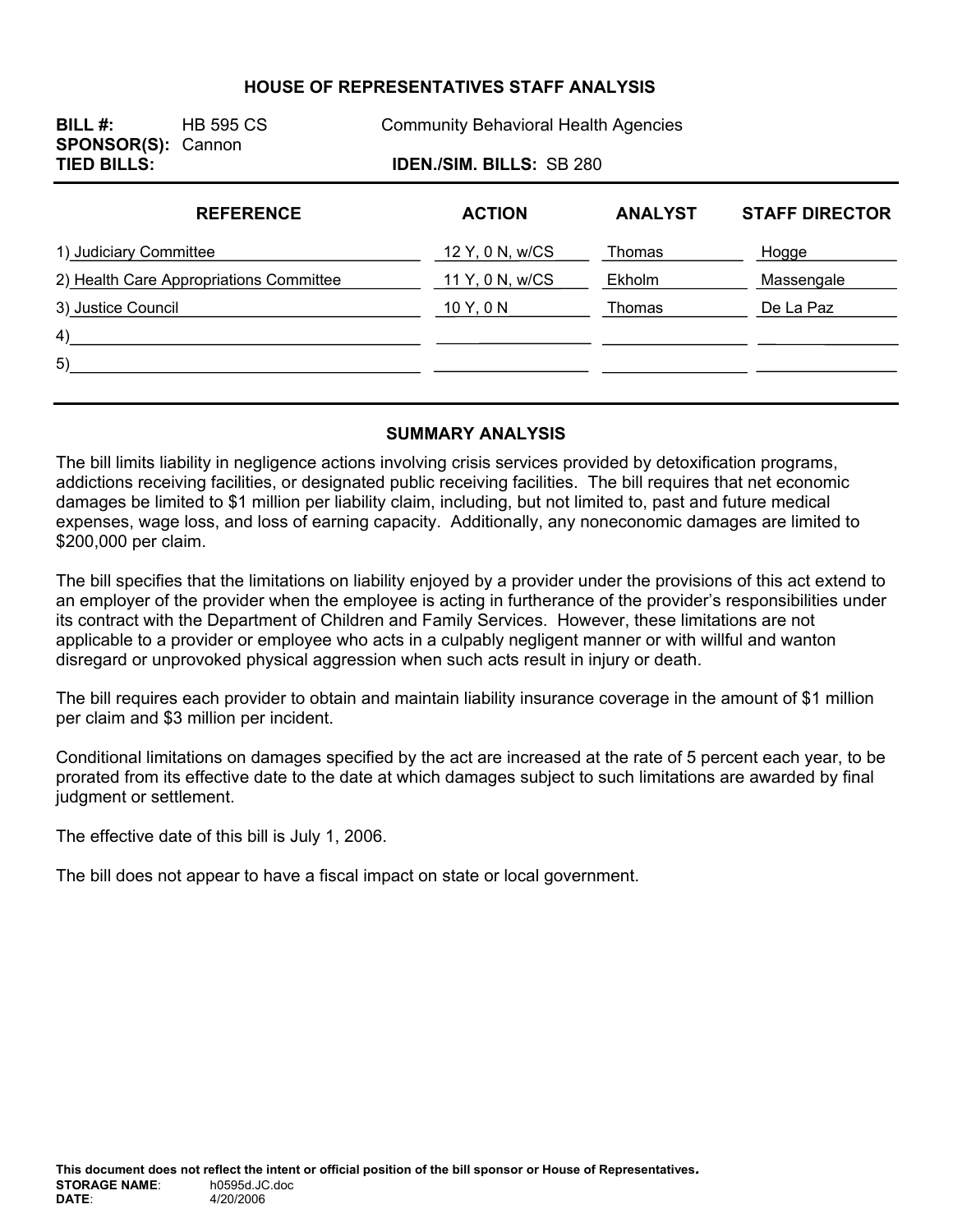## **FULL ANALYSIS**

## **I. SUBSTANTIVE ANALYSIS**

#### A. HOUSE PRINCIPLES ANALYSIS:

**Provide limited government**—The bill mandates that each provider obtain and maintain liability insurance coverage in the amount of \$1 million per claim and \$3 million per incident.

**Promote personal responsibility**—The bill limits the liability of a provider in certain civil actions.

**Empower families**—To the extent that providers reduce their costs for liability insurance and from legal immunity, the offering of services, with the attendant emotional and financial benefits, may increase for families.

#### B. EFFECT OF PROPOSED CHANGES:

# **PRESENT SITUATION**

#### **Background on the Provision of Mental Health Services Prevention of Substance Abuse**

Part I of chapter 394, F.S., is the Florida Mental Health Act, also known as "the Baker Act." The Baker Act describes the criteria and process for the involuntary examination of a person who is believed to have a mental illness and, because of that illness, has refused voluntary examination or is unable to determine that an examination is necessary and is a danger to themself or others or likely to suffer from self-neglect to the degree that it endangers his or her well-being. The statute authorizes law enforcement, certain mental health clinical professionals, or the court to require that an individual be involuntarily detained for evaluation for a period up to 72 hours.

In addition to procedural requirements for involuntary examination and voluntary and involuntary treatment, the Baker Act provides a framework for the public mental health service delivery system. The "front door" to that system is the public receiving facility. Receiving facilities admit persons for involuntary examination and are defined in the statute as "any public or private facility designated by the Department of Children and Family Services (DCF) to receive and hold involuntary patients under emergency conditions or for psychiatric evaluation and to provide short-term treatment."<sup>1</sup> Public receiving facilities are those facilities that receive public funds specifically for Baker Act examinations. Under s. 394.459(2), F.S., receiving facilities are required to examine and provide treatment to everyone, regardless of their diagnosis or ability to pay. Public receiving facilities are usually colocated with a community mental health provider agency or a public hospital.

A crisis stabilization unit is defined as "a program that provides an alternative to inpatient hospitalization and that provides brief, intensive services 24 hours a day, seven days a week, for mentally ill individuals who are in an acutely disturbed state."<sup>2</sup> The definition of "crisis stabilization unit" and licensure requirements for these programs are found in part IV of chapter 394, F.S., the Community Substance Abuse and Mental Health Services Act.

Part V of chapter 397, F.S., provides criteria and procedures for the involuntary admission of an individual in an acute substance abuse crisis. A person meets the criteria for involuntary admission if he or she is substance abuse impaired and because of such impairment has lost the power of selfcontrol with respect to substance use and either is likely to harm himself or herself or others or is in need of substance abuse services and his or her judgment has been so impaired that the person is unable to appreciate the need for treatment or services. $3$  An individual may be compelled to

 $\overline{a}$ 

<sup>1</sup> Section 394.455(26), F.S.

 $^2$  Section 394.67(5), F.S.

 $3$  Section 397.675, F.S.

**STORAGE NAME**: h0595d.JC.doc **PAGE:** 2 **DATE**: 4/20/2006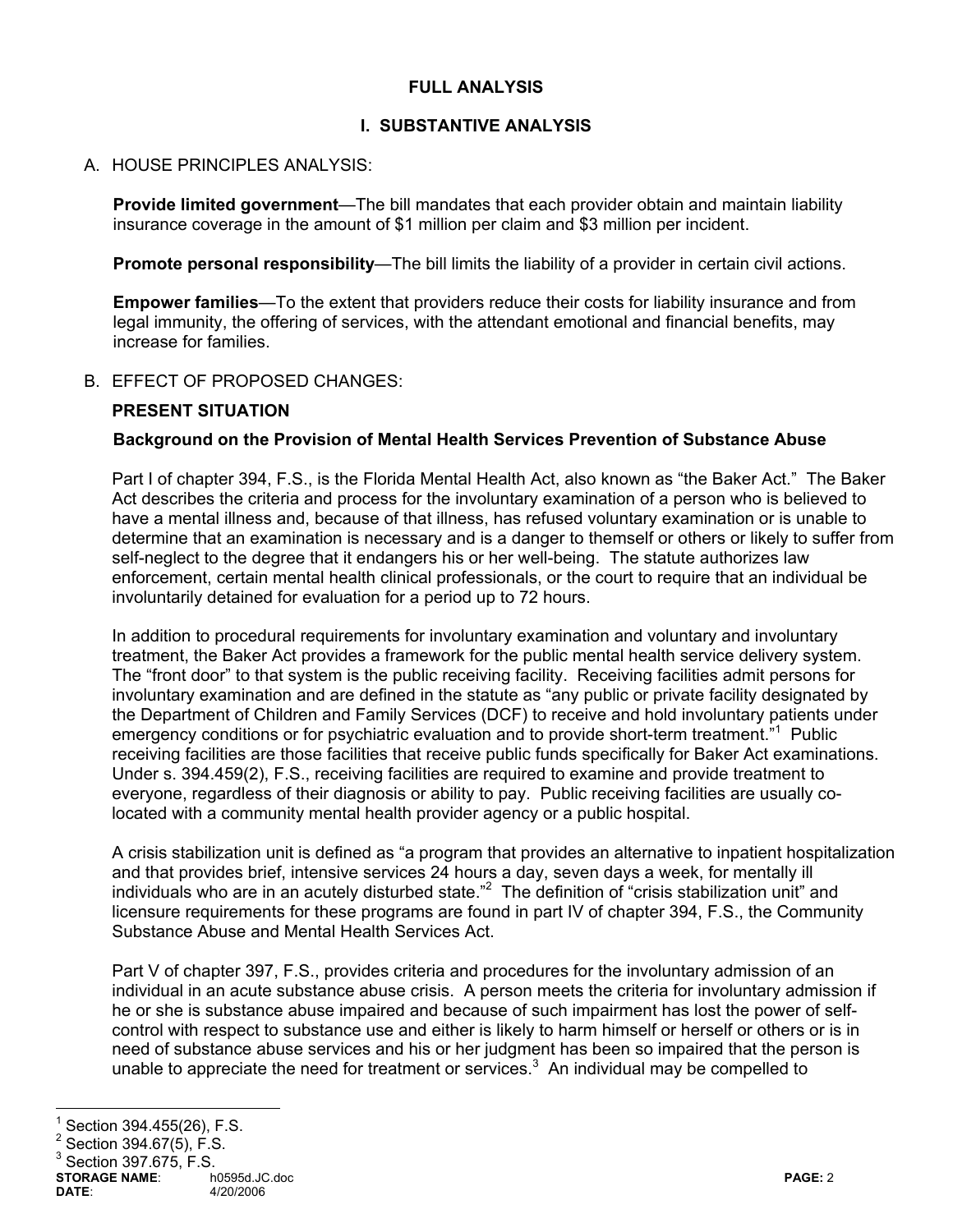emergency admission for detoxification, assessment, or stabilization through one of several pathways including law enforcement, physician certification, parent or guardian consent, or court order.

Substance abuse providers may be licensed by the DCF for one or several separate service components.<sup>4</sup> Included in these licensed service components are detoxification programs and addictions receiving facilities. Detoxification services may be provided within a facility that is licensed as a substance abuse treatment program or in a hospital licensed under chapter 395, F.S. Addictions receiving facilities (ARFs) are state-owned, state-operated, or state-contracted programs licensed by the DCF and designated as secure facilities to provide an intensive level of care. All persons admitted to ARFs are considered clients of the DCF and their admission cannot be denied solely on the basis of their inability to contribute to the cost of their care.<sup>5</sup> However, admission may be denied because of failure to meet admission criteria, medical or behavioral conditions beyond management capabilities of the program, or lack of space, services, or financial resources to pay for care.<sup>6</sup> Detoxification services may be provided on a residential or outpatient basis to assist an individual with the physiological and psychological withdrawal from the effects of substance abuse. While most of these programs are funded by the DCF, some of them are private, for-profit organizations that receive no funding from the DCF.

As of Fiscal Year (FY) 2004-2005, DCF maintained contracts with 168 substance abuse providers and 249 community mental health provider agencies. There are currently 75 public receiving facilities and 53 private receiving facilities designated by the DCF. Among the public facilities, 47 are licensed by the Agency for Health Care Administration and designated as crisis stabilization units. The agency may not issue a license to a crisis stabilization unit unless the unit receives state funds. Of the substance abuse providers, 32 provide substance abuse detoxification services and 10 are licensed as ARFs. In FY 2004-2005, services were provided to 69,059 individuals through mental health or substance abuse crisis services agencies under contract with the DCF.

Current DCF contracts specify that a provider is an independent contractor and not an agent of the department and that the provider agrees to indemnify, defend and hold the department, its agencies, officers, and employees harmless from all claims, suits, judgments, or damages including attorneys' fees arising out of any act, actions, neglect or omission by the provider, its agents or employees. According to the Florida Council for Community Health (the "Council"), approximately 98 percent of persons served by these facilities are low income, uninsured individuals, or Medicaid eligible and virtually all funding for receiving facilities comes from local, state and federal government sources.

According to the council, the cost of medical malpractice liability insurance is limiting the ability of publicly-supported community mental health and substance abuse agencies to provide critical treatment and intervention services that are relied upon by law enforcement, local communities and state agencies. The Council states that medical malpractice insurance rates for community mental health and substance abuse agencies have increased 105 percent over the past three years, approximately 35 percent per year. In some cases, 5 percent or more of a facility's operating budget is used to pay for liability insurance.

The average cost of liability insurance for a community behavioral health provider was \$238,847 in FY 2002-2003. The average yearly cost in FY 2003-2004 was \$355,715, and increase of 49 percent. As an example of the impact on treatment capacity, a community mental health provider could have provided an additional 1,457 bed days of crisis stabilization care in lieu of paying for liability insurance during FY 2003-2004. The following chart provided by the council shows examples of the escalation of liability insurance premiums (which includes medical malpractice, officers and directors insurance and other liability insurance) for a sample of behavioral health care providers:

 $\frac{1}{4}$ Section 397.311(18), F.S.

<sup>5</sup> Section 397.431(5), F.S.

 $6$  Section 397.6751, F.S.

**STORAGE NAME**: h0595d.JC.doc **PAGE:** 3 **DATE**: 4/20/2006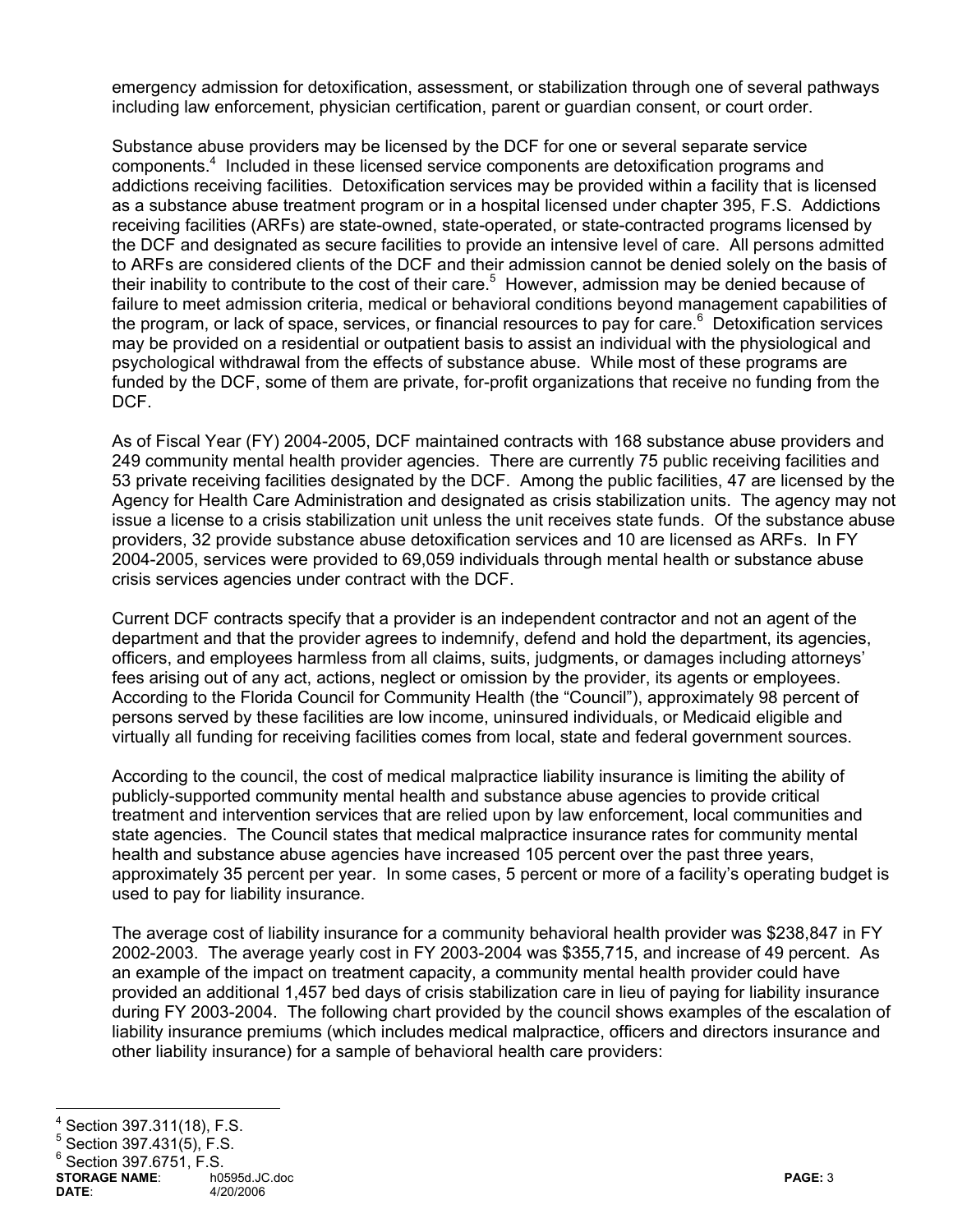### **Sample of Community Providers' Annual Insurance Premium Increases FY 2002-03 through FY 2005-06**

|                            | FY 2002-03      | FY 2003-04      | FY 2004-05      | FY 2005-06      | % Increase from  |
|----------------------------|-----------------|-----------------|-----------------|-----------------|------------------|
| Facility                   | <b>Premiums</b> | <b>Premiums</b> | <b>Premiums</b> | <b>Premiums</b> | '02-03 to '05-06 |
| Act Corporation            | \$391,000       | \$425,000       | \$582,061       | \$619,603       | 58.5%            |
| Lakeview Center            | \$555,301       | \$793,063       | \$1,063,966     | \$1,236,461     | 122.7%           |
| Personal Enrichment        | \$72,315        | \$225,662       | \$187,556       | \$159,454       | 120.5%           |
| Meridian Behavioral Health | \$306,364       | \$420,174       | \$520,896       | \$543,201       | 77.3%            |
| Apalachee Center           | \$95,630        | \$247,239       | \$186,031       | \$272,355       | 184.8%           |
| <b>Bayview Center</b>      | \$59,280        | \$88,952        | \$119,629       | \$137,646       | 132.2%           |
| Manatee Glens              | \$99,744        | \$125,379       | \$137,404       | \$162,473       | 62.9%            |
| LifeStream                 | \$137,843       | \$167,463       | \$221,535       | \$257,879       | 87.1%            |
| Bridgeway                  | \$160,250       | \$281,539       | \$219,817       | \$238,270       | 48.7%            |
|                            |                 |                 |                 |                 |                  |
| Average Cost / % Change    | \$208,636       | \$308,275       | \$359,877       | \$403,038       | 93.18%           |

Source: Florida Council for Behavioral Healthcare, Helping Florida Families in Crisis: Liability Limits for State Funded Detoxification and Public Receiving Facilities, January 1, 2006

## **Report by the Department of Children and Family Services on the Experience of Public Receiving Facilities in Securing and Maintaining Medical Malpractice Insurance**

In 2004, the Florida Legislature, in proviso language in the General Appropriations Act, mandated that the DCF develop a report that reviewed the experience of public receiving facilities in securing and maintaining medical malpractice insurance. The review was to include the current cost of insurance and the rate of increase or decrease in these costs over the past three years and the experience of these facilities with lawsuits and associated awards. The department was directed to investigate whether these facilities were experiencing problems with malpractice insurance and the impact such problems have on service delivery. The department delivered the report to the Governor and the Senate and House Appropriations committees by December 31, 2004.

The report states that the median cost of insurance for public receiving facilities rose by 72.5 percent during the four years 2001 to 2004, from \$15,210 in FY 2001-2002 to \$26,239 in FY 2003-2004. During this same period, the reporting agencies' acute care budgets increased by 23.01 percent.

# **Similar Statutory Provisions**

Liability limits and immunity provisions similar to those proposed in this bill are extended to health care<sup>7</sup> and other providers serving inmates of the state correctional system, $8$  providers under contract with the Department of Juvenile Justice,<sup>9</sup> and eligible child welfare lead agencies.<sup>10</sup> These immunities are not applicable to a provider or employee who acts in a culpably negligent manner or with willful and wanton disregard or unproved physical aggression when such acts result in injury or death.

# **EFFECT OF PROPOSED CHANGES**

The bill creates s. 394.9085, F.S., to specify that certain facilities or programs [a detoxification program defined in s. 397.311(18)(b), F.S, an addictions receiving facility defined in s. 397.311(18)(a), F.S., or a designated public receiving facility defined in s. 394.455(26), F.S.] shall have liability limits in negligence actions based on services for crisis stabilization. The bill requires that net economic damages be limited to \$1 million per liability claim, including, but not limited to, past and future medical expenses, wage loss, and loss of earning capacity. The bill also specifies that damages be offset by

**STORAGE NAME:** http://educ.doc/ho.php?induct/induction/induction/induction/induction/induction/induction/induction/induction/induction/induction/induction/induction/induction/induction/induction/induction/induction/induct **DATE**: 4/20/2006

<sup>-&</sup>lt;br>7 Section 456.048, F.S.

<sup>8</sup> Section 946.5026, F.S.

<sup>9</sup> Section 985.31(5)(d), F.S.

Section  $409.1671(1)(h)$ , F.S.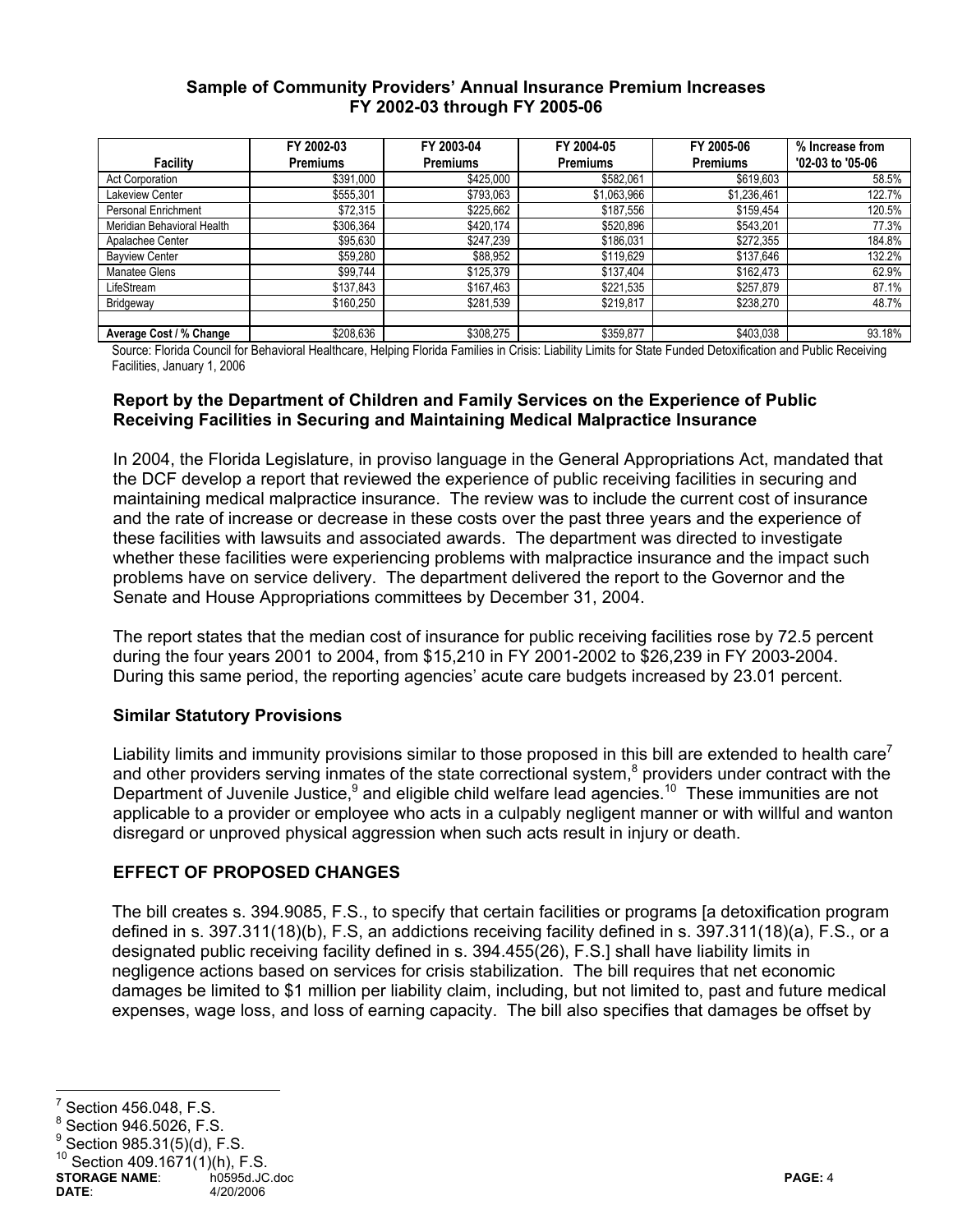any collateral source payment that is paid in accordance with s. 768.76, F.S. Additionally, any noneconomic damages specified against the entities specified by this bill are limited to \$200,000 per claim. The provider or its insurer must assume any costs for defending actions brought under this section.

The bill specifies that the limitations on liability enjoyed by a provider under the provisions of this act extend to an employee of the provider when the employee is acting in furtherance of the provider's responsibilities under its contract with DCF. However, these limitations are not applicable to a provider or employee who acts in a culpably negligent manner or with willful and wanton disregard or unprovoked physical aggression when such acts result in injury or death.

The bill specifies that a person who provides contractual services to DCF is not an employee or agent of the state for the purposes of chapter 440, F.S. (Worker's Compensation). The bill requires each provider to obtain and maintain liability insurance coverage in the amount of \$1 million per claim and \$3 million per incident.

The bill additionally specifies that the conditional limitations on damages specified by this act shall be increased at the rate of five percent each year, to be prorated from its effective date to the date at which damages subject to such limitations are awarded by final judgment or settlement.

The bill specifies that the newly-created section shall not be construed to waive sovereign immunity for any governmental unit or other entity protected by sovereign immunity. Further, s. 768.28, F.S., regarding waiver of sovereign immunity in tort actions shall continue to apply to all governmental units and such entities.

C. SECTION DIRECTORY:

**Section 1.** Creates 768.0755, F.S., relating to behavioral provider liability.

**Section 2.** Provides that the bill takes effect on July 1, 2006.

# **II. FISCAL ANALYSIS & ECONOMIC IMPACT STATEMENT**

- A. FISCAL IMPACT ON STATE GOVERNMENT:
	- 1. Revenues:

This bill does not appear to have a fiscal impact on state revenues.

2. Expenditures:

This bill does not appear to have a fiscal impact on state expenditures.

# B. FISCAL IMPACT ON LOCAL GOVERNMENTS:

1. Revenues:

This bill does not appear to have a fiscal impact on local government revenues.

2. Expenditures:

This bill does not appear to have a fiscal impact on local government expenditures.

C. DIRECT ECONOMIC IMPACT ON PRIVATE SECTOR:

The provisions of this bill limit the economic damages recoverable by certain individuals who have been damaged in tort and require that certain substance abuse and mental health providers purchase general liability coverage.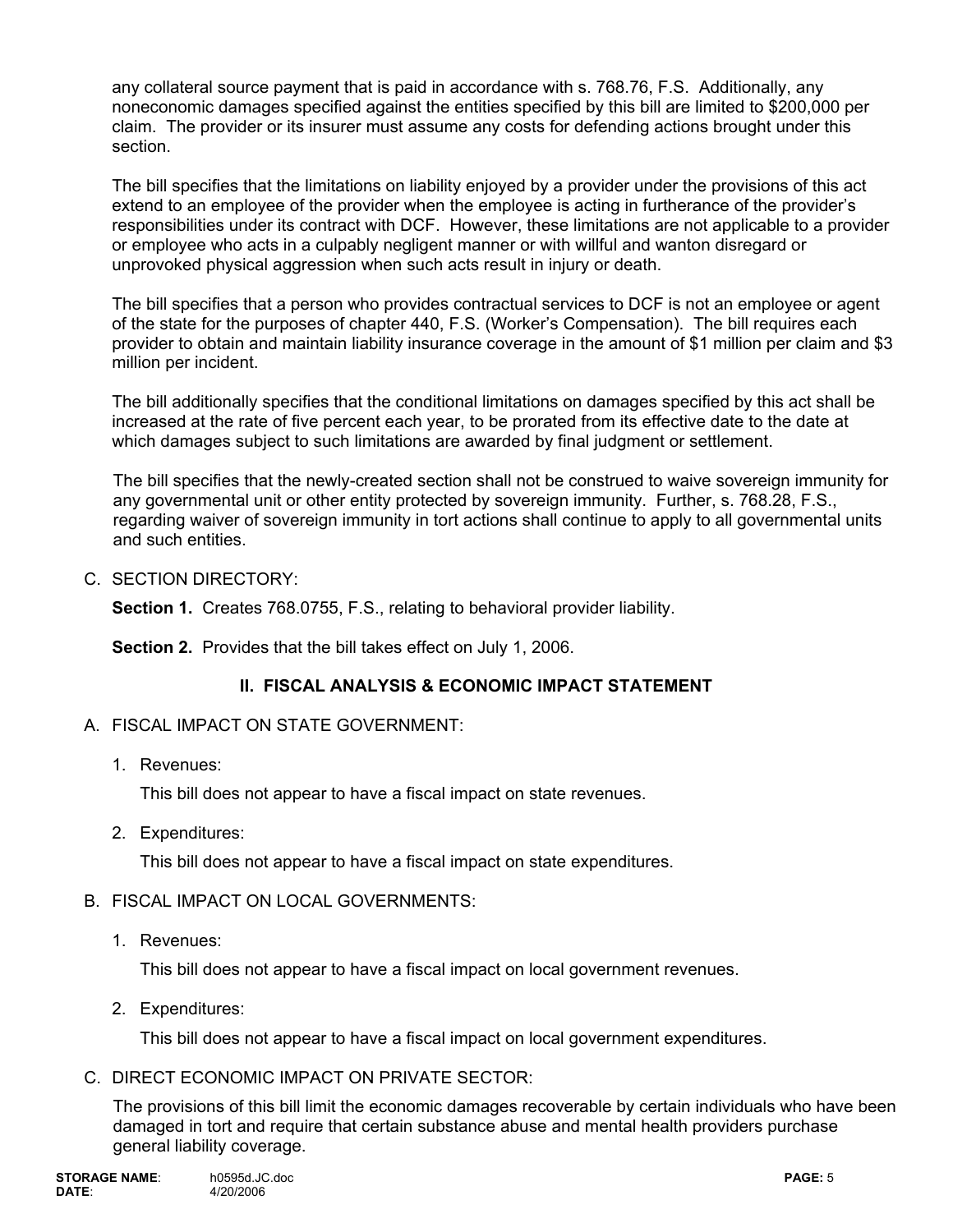The Department of Children and Family Services reports that limiting the damages awarded to an individual may have a direct positive impact on certain mental health and substance abuse providers by containing the cost of their insurance premiums, thereby reducing their administrative costs.

To the extent that providers reduce their costs for insurance and legal fees, there may be increased funding available for services. Conversely, to the extent that injured persons are not able to recover fully for their injuries, more families may be dependent on government-funded assistance programs.

D. FISCAL COMMENTS:

None.

# **III. COMMENTS**

- A. CONSTITUTIONAL ISSUES:
	- 1. Applicability of Municipality/County Mandates Provision:

Not applicable because this bill does not appear to require counties or cities to: spend funds or take action requiring the expenditure of funds; reduce the authority of counties or cities to raise revenues in the aggregate; or reduce the percentage of a state tax shared with counties or cities.

2. Other:

#### **Access to Courts**

Article I, section 21 of the Florida Constitution provides: "The courts shall be open to every person for redress of any injury, and justice shall be administered without sale, denial or delay."<sup>11</sup> The Legislature must not unduly or unreasonably burden or restrict access. The Florida Constitution protects "only rights that existed at common law or by statute prior to the enactment of the Declaration of Rights of the Florida Constitution."<sup>12</sup> In order to make a colorable claim of denial of access to courts, an aggrieved party must demonstrate that the Legislature has abolished a common-law right previously enjoyed by the people of Florida and, if so, that it has not provided a reasonable alternative for redress and that there is not an "overpowering public necessity" for eliminating the right. $13$ 

B. RULE-MAKING AUTHORITY:

The bill does not appear to create a need for rulemaking or rulemaking authority.

C. DRAFTING ISSUES OR OTHER COMMENTS:

None.

# **IV. AMENDMENTS/COMMITTEE SUBSTITUTE & COMBINED BILL CHANGES**

On March 28, 2006, the Judiciary Committee adopted one amendment to this bill. The amendment rewrote a portion of the original bill to:

- clarify that the bill applies to negligence actions arising out of the provision of crisis stabilization services;
- remove the provisions relating to allowing a claims bill;
- clarify that the required insurance coverage is for paying claims arising out of these negligence actions;

 $\overline{a}$ 

<sup>&</sup>lt;sup>11</sup> See generally 10A FLA. JUR. 2D CONSTITUTIONAL LAW §§ 360-69.<br><sup>12</sup> Fla. Jur. 2d., s. 360.

**STORAGE NAME**: h0595d.JC.doc **PAGE:** 6 **DATE**: 4/20/2006  $13$  Kluger v. White, 281 So. 2d 1, 4 (Fla. 1973).